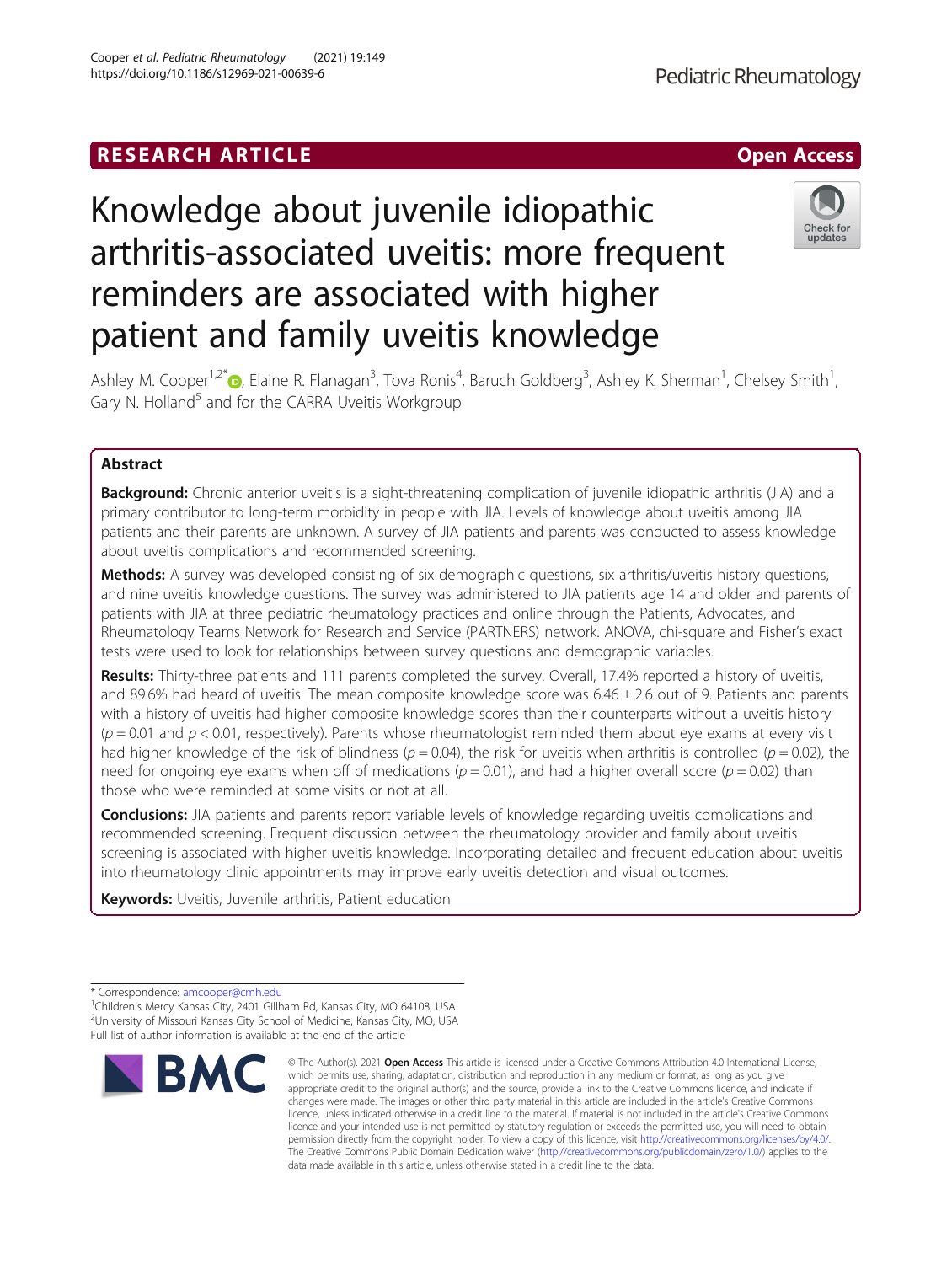# Background

Juvenile idiopathic arthritis (JIA) is the most common rheumatic disease of childhood. In addition to joint inflammation, 10–20% of children with JIA develop chronic anterior uveitis [\[1,](#page-5-0) [2\]](#page-5-0). Although JIA-associated uveitis is often asymptomatic early in the disease course, it can lead to visual compromise through the development of cataracts, glaucoma, macular edema, band keratopathy, and inflammatory membranes in up to 70% of patients [[3](#page-5-0)–[7](#page-5-0)]. Screening for uveitis consists of measuring immune cells and protein ("flare") in aqueous humor of the anterior chamber of the eye, as seen by slit lamp biomicroscopic exam per the Standardized Uveitis Nomenclature (SUN) criteria and evaluating visual acuity and ocular pressure [[8](#page-5-0)]. The current screening algorithm developed for the American Academy of Pediatrics (AAP) recommends screening patients every 3–12 months depending on known risk factors: arthritis subtype, antinuclear antibody (ANA) status, age of arthritis onset, and time since arthritis onset [[9\]](#page-5-0). In 2019, the American College of Rheumatology published guidelines that included similar uveitis screening intervals for JIA patients and specified screening intervals for JIAassociated uveitis patients during periods of disease control and medication tapering [\[10\]](#page-5-0).

Identification of uveitis through screening before symptoms of vision loss are clinically apparent is critical for early treatment and prevention of complications. There is minimal information in the published literature about rates of adherence to recommended eye screening among patients with JIA. Ballenger, et al. examined barriers to uveitis screening at a single center, where 37% of patients with JIA were nonadherent to the recommended screening interval and over one-fourth of patients were not familiar with the recommended frequency of eye exams [\[11\]](#page-5-0). A detailed assessment of patient knowledge about the complications of uveitis and the exam components which are necessary to adequately screen for uveitis was not included in that study.

The Childhood Arthritis and Rheumatology Research Alliance (CARRA) Uveitis Workgroup is comprised of pediatric rheumatologists and ophthalmologists with expertise or special interest in childhood uveitis. The clinical experience of the workgroup suggested that JIA patients and parents have poor understanding of potential complications of uveitis, as well as timing and required components of uveitis screening exams. The goal of this survey was to assess JIA patient and parent knowledge about uveitis complications and screening recommendations.

# Methods

In this survey of uveitis knowledge, patients and parents of patients with JIA were recruited from pediatric

rheumatology clinics at three geographically-diverse academic centers (Children's Mercy Kansas City, Children's National Hospital, Washington, DC, and Children's Healthcare of Atlanta/Emory University), and online through the PARTNERS (Patients, Advocates and Research Teams Network for Research and Service) collaborative, a patient-powered research network. Respondent inclusion criteria were the following: adolescents and young adults with JIA (age 14 or older) and parents of JIA patients of any age, who could complete a survey in English.

This study was approved by the Institutional Review Boards of the participating sites and documentation of consent/assent was waived.

## Survey design

Patients and parents of patients with JIA were approached to complete the uveitis survey during regularly scheduled pediatric rheumatology clinic visits or completed the survey online through PARTNERS. For recruitment in clinics, only one participant was recruited from each family (an age-eligible patient or a parent). Participants completed a 21-item survey developed by the CARRA Uveitis Workgroup to assess respondent knowledge about uveitis risks, complications, and screening recommendations and procedures. The survey included six demographic questions, six arthritis/uveitis history questions, and nine uveitis knowledge questions. Additional file [1](#page-4-0) shows the detailed survey content [see additional file [1\]](#page-4-0) Knowledge questions addressed issues such as potential development of cataracts, glaucoma, and blindness, as well as participant knowledge of the required components of a full ophthalmologic screening visit for uveitis: slit lamp biomicroscopy and intraocular pressure determination. The survey was pilot tested by several parents of JIA patients at one of the participating sites. Feedback from this pilot testing was used to improve the survey design prior to initiating recruitment. Study data were collected anonymously and managed using REDCap (Research Electronic Data Capture) electronic data capture tools hosted at Children's Mercy Kansas City [\[12](#page-5-0), [13](#page-5-0)]. REDCap is a secure, web-based software platform designed to support data capture for research studies, providing 1) an intuitive interface for validated data capture; 2) audit trails for tracking data manipulation and export procedures; 3) automated export procedures for seamless data downloads to common statistical packages; and 4) procedures for data integration and interoperability with external sources. As a composite measure, an overall knowledge score was calculated by summing the number of correct individual knowledge questions resulting in a range of 0–9 (Table [1\)](#page-2-0).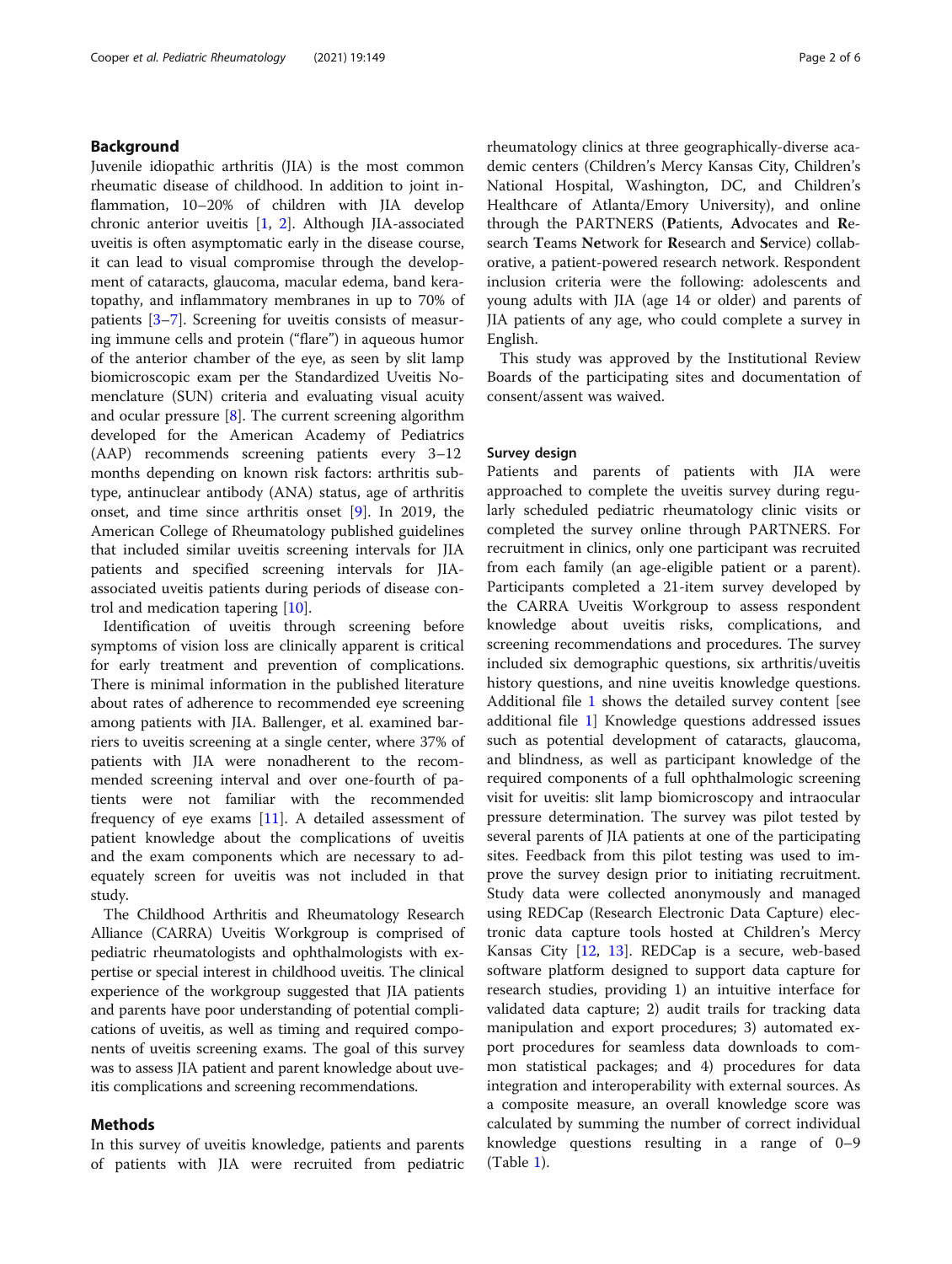<span id="page-2-0"></span>Cooper et al. Pediatric Rheumatology (2021) 19:149 Page 3 of 6

|  |  |  | Table 1 Uveitis knowledge assessment and composite score |
|--|--|--|----------------------------------------------------------|
|  |  |  |                                                          |

| Question                                                                                                                                 | Score         |
|------------------------------------------------------------------------------------------------------------------------------------------|---------------|
| 1. Have you heard of uveitis (an eye disease that can happen in people with arthritis)?                                                  | $\frac{1}{1}$ |
| 2. Did you know that uveitis can cause cataracts (clouding of the lens)?                                                                 | /1            |
| 3. Did you know that uveitis can cause glaucoma (eye damage from high pressure)?                                                         | $\frac{1}{2}$ |
| 4. Did you know that uveitis can cause blindness?                                                                                        | $\frac{1}{2}$ |
| 5. Did you know that children with arthritis can get uveitis even when their arthritis is controlled?                                    | $\frac{1}{2}$ |
| 6. Did you know that children with arthritis need eye screening even if they have no eye symptoms?                                       | $\frac{1}{2}$ |
| 7. Did you know that children with arthritis need eye exams even if they are no longer on medications for arthritis?                     | /1            |
| 8. Did you know that a slit lamp is needed for a full eye exam for uveitis? (picture was shown)                                          | $\frac{1}{1}$ |
| 9. Did you know that a pressure check is needed for a full exam for uveitis? (pictures of instruments used to check pressure were shown) | $\frac{1}{1}$ |
| Composite Score                                                                                                                          | /9            |

Descriptive statistics such as means, standard deviations, and proportions were used to summarize the data. Associations between demographic or historical features and individual knowledge questions or composite scores were analyzed using chi-square, the Fisher exact, t-tests or ANOVA. P values less than 0.05 were considered significant. SAS, version 9.4 (SAS Institute Inc., Cary, NC), was used for all analyses.

was one missing response to 4 different questions, otherwise the data was complete. Demographic data are summarized in Table 2, stratified by identity (patient or parent) and location of survey completion (clinic or online). Respondents from all groups were predominantly female (126/144, 87.5% overall) and Caucasian (123/144, 85.4% overall) with a relatively high educational level (62/144, 43.1% college graduates and an additional 36/ 144, 25% with post-graduate education).

# Results

Thirty-three patients and 111 parents completed the survey in clinic or online through PARTNERS. There

A total of 128 respondents (88.9%) reported that they/ their child is treated for JIA by pediatric rheumatology, 13 (9%) by adult rheumatology, 2 (1.4%) by a primary

| <b>Table 2</b> Demographic information of patient and parent respondents stratified by location of survey completion |  |  |
|----------------------------------------------------------------------------------------------------------------------|--|--|
|                                                                                                                      |  |  |

|                     | <b>Patients</b>   |                   | <b>Parents</b>  |                     |  |
|---------------------|-------------------|-------------------|-----------------|---------------------|--|
| Demographics        | Clinic $(n = 21)$ | Online $(n = 12)$ | Clinic $(n=47)$ | Online ( $n = 64$ ) |  |
| Age, median (IQR)   | $17(14-19)$       | 26 (23-39.50)     | 38.5 (36-44)    | $42(37-48)$         |  |
| Female, n (%)       | 17(81)            | 11(91.7)          | 38 (80.9)       | 60 (93.8)           |  |
| Race/Ethnicity      |                   |                   |                 |                     |  |
| African American    | 1(4.8)            | $\circ$           | 3(6.4)          | 1(1.6)              |  |
| Asian               | $\circ$           | $\circ$           | 4(8.5)          | 1(1.6)              |  |
| Hispanic            | 1(4.8)            | 2(16.7)           | 2(4.3)          | 1(1.6)              |  |
| Caucasian           | 18 (85.7)         | 10(83.3)          | 38 (80.9)       | 57 (89.1)           |  |
| Other               | 1(4.8)            | $\overline{0}$    | $\overline{0}$  | 4(6.3)              |  |
| Geographic Location |                   |                   |                 |                     |  |
| Midwest             | 5(23.8)           | 3(25)             | 22 (46.8)       | 23 (35.9)           |  |
| Northeast           | 3(14.3)           | 2(16.7)           | 7(14.9)         | 23 (35.9)           |  |
| Southeast           | 13 (61.9)         | 3(25)             | 18 (38.3)       | 10(15.6)            |  |
| Other               | $\mathbf{0}$      | 4(33.3)           | $\mathbf 0$     | 8(12.5)             |  |
| Educational Level   |                   |                   |                 |                     |  |
| Some HS/HS grad     | 4(19.1)           | $\mathbf{0}$      | 5(10.6)         | 2(3.1)              |  |
| Some college/trade  | 7(33.3)           | 3(25)             | 12 (25.5)       | 13 (20.3)           |  |
| College grad        | 6(28.6)           | 5(41.7)           | 22 (46.8)       | 29 (45.3)           |  |
| Postgrad            | 4(19.1)           | 4(33.3)           | 8(17)           | 20(31.3)            |  |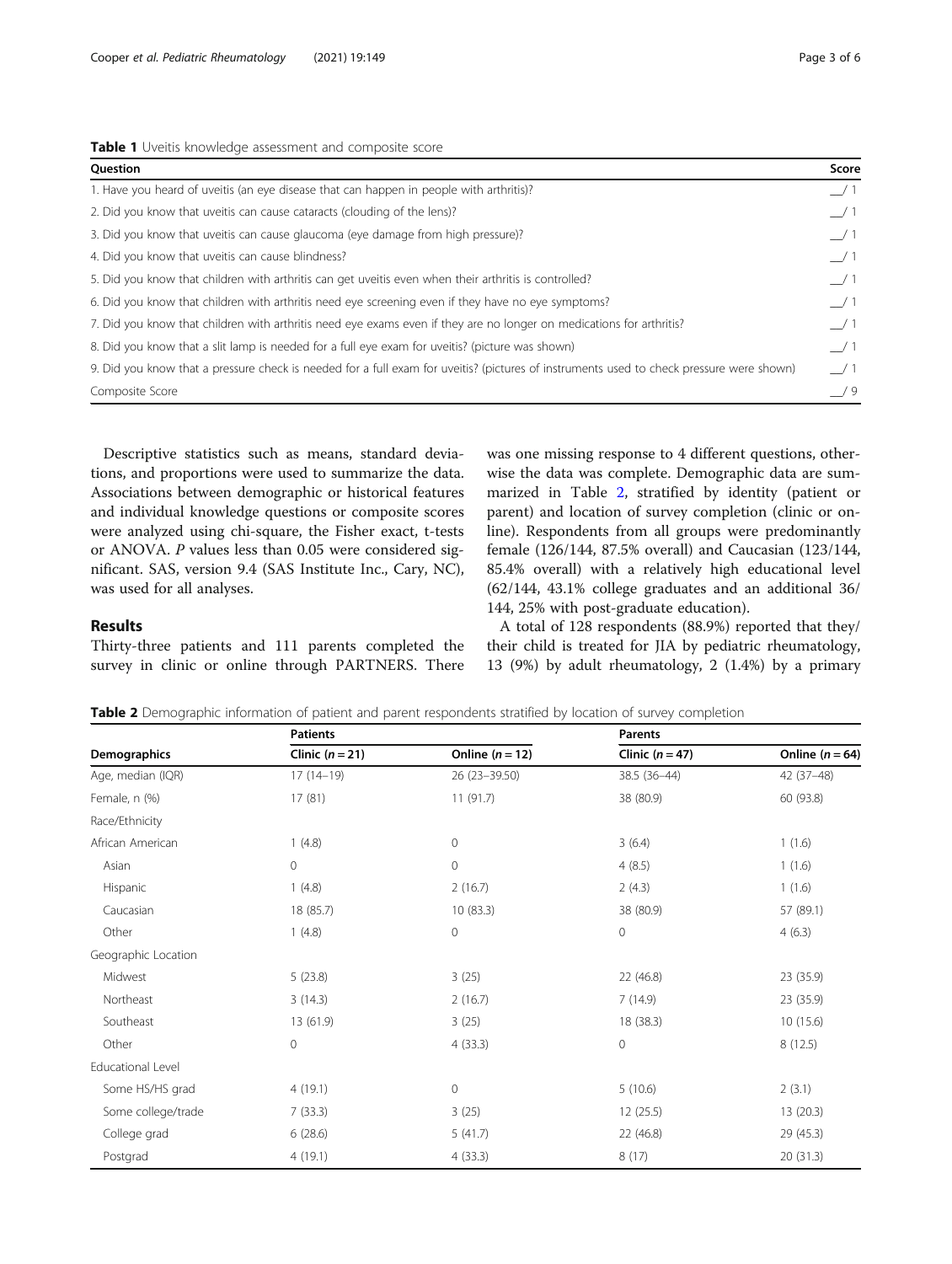care provider, and 1 (1.4%) by "other" (comments indicate ophthalmology in partnership with pediatric rheumatology). Among all respondents, 143 (99.3%) had at least one eye exam and 25 (17.4%) reported a history of uveitis.

Among all participants, 89.6% had heard of uveitis, though knowledge of potential uveitis complications and screening recommendations were lower in all groups (Table 3). The mean composite score was 6.46 (SD 2.6) out of 9. Parent respondents who completed the survey online through PARTNERS had a higher composite score (mean 7.22) than parents completing the survey in clinic or patients completing the survey through PART-NERS or in clinic (means of 5.96, 5.92, 5.57, respectively)  $(p = 0.02,$  although no pairwise differences were significant).

Patients with a history of uveitis had higher composite knowledge scores than those without a uveitis history  $(8.3 \text{ vs. } 5, \text{ p} = 0.01)$ . The same was true for parents who reported a history of uveitis in their child (8.6 vs. 6.3,  $p < 0.01$ ). More parents who reported that their rheumatologist reminded them about eye exams at every visit were aware of: the risk of blindness (85.5% vs. 68.6%,  $p = 0.04$ ), the risk for uveitis even when arthritis is controlled (81.3% vs. 60%,  $p = 0.02$ ), and the need for ongoing eye exams when off medications (81.6% vs. 57.1%,  $p = 0.01$ ) than those who received occasional or no reminders from their rheumatologist. They also had a higher overall knowledge score (mean 7.1 vs. 5.9,  $p =$ 0.02). Differences in knowledge related to frequency of eye exam reminders did not reach statistical significance in the patient group. There was a trend toward higher composite scores among college graduates when compared to non-college graduates, although the difference did not reach statistical significance. (mean 6.7 vs. 5.9,  $p = 0.07$ ).

# **Discussion**

Uveitis is a major source of morbidity in JIA patients. Regular screening is required to detect JIA-associated uveitis during the asymptomatic phase, allow timely treatment, and prevent ocular complications. JIA patients receive multi-disciplinary care and parents and patients are a vital bridge between providers. It is essential that they are informed about uveitis risks and necessary screening to function optimally as advocates for their health.

We found no prior articles describing a similar multicenter assessment of uveitis knowledge base in JIA patients on a computerized literature search using PubMed. In this geographically diverse cohort, we demonstrated that knowledge about uveitis screening recommendations, eye exam components, and potential uveitis complications is variable among JIA patients and their parents. Patients and parents of patients with a history of uveitis had higher overall knowledge of uveitis. This finding is not surprising as patients who have been diagnosed with uveitis would likely have discussed the uveitis diagnosis in more detail with their providers, attended more frequent eye exams, and discussed or even experienced complications of uveitis, such as a cataract or glaucoma.

The other factor associated with increased uveitis knowledge among JIA patients and parents was receiving reminders about eye exams at every rheumatology visit. In addition to overall knowledge, reminders were specifically associated with improved understanding of the risks of uveitis when arthritis is controlled and when off of arthritis medications. Understanding of these concepts is crucial for parents and young adult patients to remain vigilant about routine eye exams even during periods of inactive arthritis to promote long term ocular health.

| Table 3 Results of individual uveitis knowledge survey questions and composite scores |  |
|---------------------------------------------------------------------------------------|--|
|---------------------------------------------------------------------------------------|--|

| Question (abbreviated)                                               | <b>Patients</b>      |                      | <b>Parents</b>       |                      | <b>Total</b> |
|----------------------------------------------------------------------|----------------------|----------------------|----------------------|----------------------|--------------|
|                                                                      | Clinic<br>$(n = 21)$ | Online<br>$(n = 12)$ | Clinic<br>$(n = 47)$ | Online<br>$(n = 64)$ |              |
| Have you heard of uveitis?                                           | 71.4                 | 100                  | 91.5                 | 92.2                 | 89.6         |
| Did you know uveitis can cause cataracts?                            | 42.9                 | 50                   | 38.3                 | 64.1                 | 51.4         |
| Did you know uveitis can cause glaucoma?                             | 52.4                 | 41.7                 | 46.8                 | 73.4                 | 59           |
| Did you know uveitis can cause blindness?                            | 66.7                 | 83.3                 | 68.1                 | 89.1                 | 78.5         |
| Did you know uveitis can occur when JIA is controlled?               | 47.6                 | 66.7                 | 63                   | 82.8                 | 69.9         |
| Did you know eye exams are needed even if no eye symptoms?           | 71.4                 | 83.3                 | 93.6                 | 92.2                 | 88.9         |
| Did you know eye exams are needed even if off arthritis medications? | 57.1                 | 58.3                 | 68.1                 | 78.1                 | 70.1         |
| Did you know a slit lamp is needed for screening?                    | 81                   | 50                   | 76.6                 | 82.8                 | 77.8         |
| Did you know a pressure check is needed for screening?               | 66.7                 | 58.3                 | 55.3                 | 67.2                 | 62.5         |
| Composite Score, mean (sd)                                           | 5.57(3.3)            | 5.92(2.2)            | 5.96(2.3)            | 7.22(2.6)            | 6.46(2.6)    |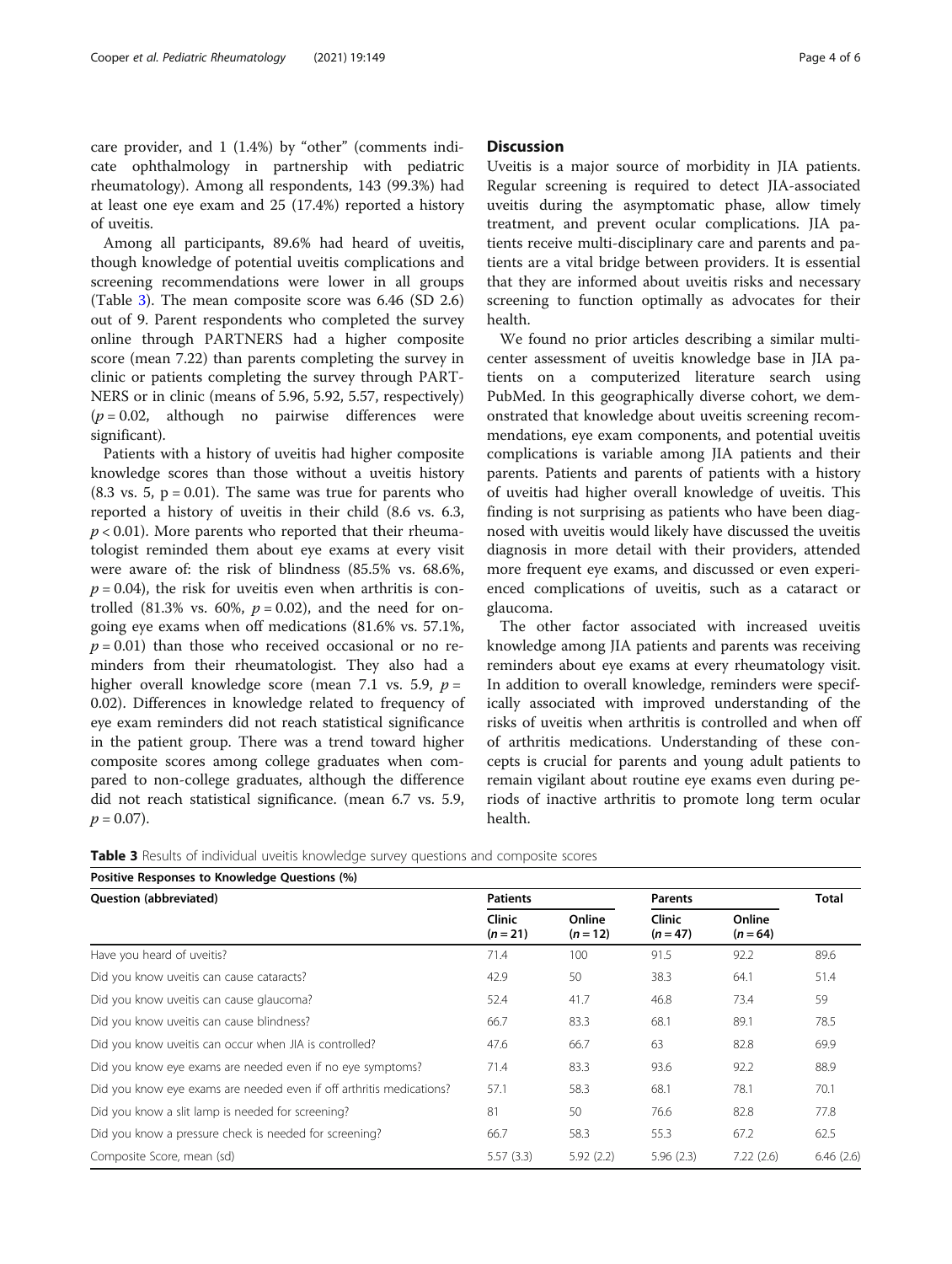<span id="page-4-0"></span>This project was initially pursued to assess the accuracy of the project team's anecdotal experience that uveitis knowledge is suboptimal in JIA patients and parents. The question regarding eye exam reminders was included in this survey to assess whether discussions about uveitis in the rheumatology office had measurable impact on knowledge base. The findings of this study suggest that regular reminders about eye exams by rheumatologists affect overall uveitis knowledge. Given the long-term therapeutic relationships between JIA families and their rheumatology providers, the rheumatology clinic may be an optimal setting for a targeted intervention to further increase uveitis knowledge and adherence with ophthalmology exams.

There were several limitations of this study. The respondent population lacked diversity with respect to gender and ethnicity, though as several subtypes of JIA are more prevalent in females and Caucasians, this finding is not surprising. Though there was geographic diversity among respondents, the Northwest and Southwest were underrepresented. The goal of including patients from across the United States was to capture practice pattern variation across different rheumatology centers, which was likely achieved with this respondent group.

Several limitations may have contributed to an overestimate of uveitis knowledge in this study cohort as compared to the larger JIA population. Survey questions were worded using the structure "Did you know" followed by a true statement to avoid risk to participants of being misinformed about uveitis as a result of study participation. This approach may have introduced bias leading to over-reporting of uveitis knowledge. The study population was limited to those who could complete the survey in English. Patients and families with limited English proficiency may face additional barriers to gaining knowledge about JIA-associated uveitis as compared to our study population. As patients and parents with higher levels of education were overrepresented, the level of uveitis knowledge and understanding may not be fully generalizable to the overall JIA population. The skewed educational background may over-estimate uveitis knowledge among the larger JIA population rather than under-estimating it. This effect was suggested by a trend towards higher composite scores in the college graduates, though the difference did not reach statistical significance. Similarly, respondents from PARTNERS, who are highly engaged advocates for JIA research and care, may be more knowledgeable about uveitis than most JIA families. Some of the patient participants recruited through PARTNERS are now adults, raising the possibility of recall bias.

Recruiting participants from PARTNERS was extremely valuable, allowing inclusion of highly motivated

patients and parents from more sites; however, a limitation of this approach was the inability to definitively verify the diagnosis of JIA in the PARTNERS participants. Finally, it was impossible to determine if the respondents were up to date on their eye exams without access to multiple clinical characteristics that the uveitis screening recommendations are based upon: JIA subtype, age at diagnosis, ANA status, and time since diagnosis.

# Conclusions

Patients and parents of patients with JIA were aware of uveitis, but the depth of knowledge varied. Factors associated with a higher knowledge about uveitis complications and screening recommendations were a personal history of uveitis and eye exam reminders at every rheumatology visit. Incorporating standardized and frequent education about uveitis into rheumatology clinic appointments may be an effective strategy to improve knowledge about uveitis and subsequently visual outcomes in JIA patients, as early diagnosis and treatment is critical for retention of vision. Future directions for this work include development and testing of standardized patient education tools.

#### Abbreviations

JIA: juvenile idiopathic arthritis; PARTNERS: Patients, Advocates, and Rheumatology Teams Network for Research and Service; SUN: Standardized Uveitis Nomenclature; AAP: American Academy of Pediatrics; ANA: antinuclear antibody; CARRA: Childhood Arthritis and Rheumatology Research Alliance; PCORI: Patient-Centered Outcomes Research Institute

#### Supplementary Information

The online version contains supplementary material available at [https://doi.](https://doi.org/10.1186/s12969-021-00639-6) [org/10.1186/s12969-021-00639-6.](https://doi.org/10.1186/s12969-021-00639-6)

Additional file 1. Uveitis Education Survey Content. This document shows the detailed content of the survey utilized in this study and demonstrates the branching logic utilized to deliver appropriately worded versions of survey questions to patients versus parents.

#### Acknowledgements

The authors wish to acknowledge the Childhood Arthritis and Rheumatology Research Alliance (CARRA) and the ongoing Arthritis Foundation financial support of CARRA. We appreciate the PARTNERS (Patients, Advocate and Rheumatology Teams Network for Research and Service), a PCORI (Patient-Centered Outcomes Research Institute) supported Patient Powered Research Network, who assisted with survey distribution.

#### Authors' contributions

AC, EF, TR, BG and GH conceived the study and designed the survey content. CS developed the Redcap data collection tool. AS performed the statistical analysis. AC and EF were major contributors in writing the manuscript. All authors read and approved the final manuscript.

#### Funding

No funding was obtained for this project.

#### Availability of data and materials

The datasets used and/or analyzed during the current study are available from the corresponding author on reasonable request.